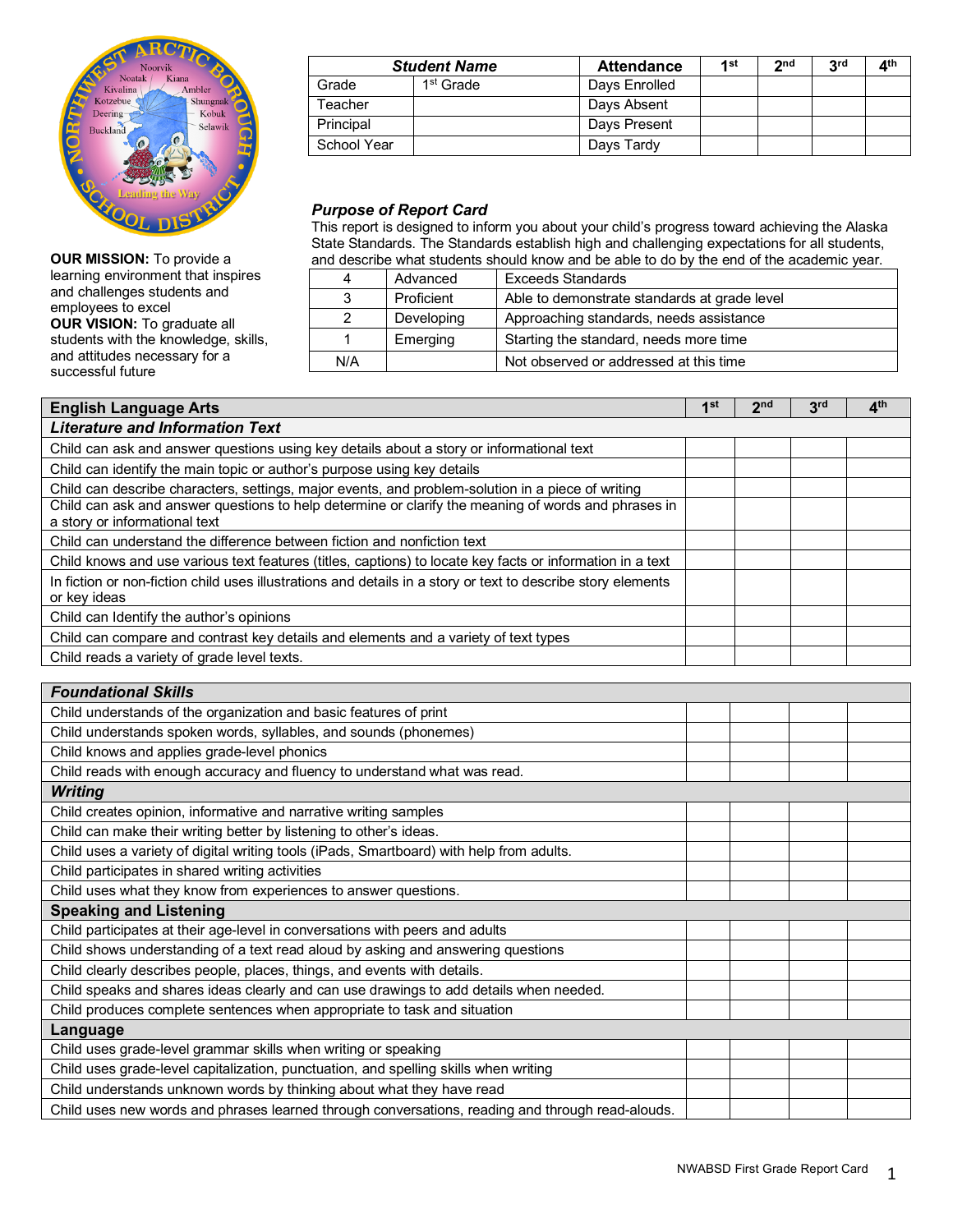| <b>Mathematics</b>                                                                                                                                       | 1 <sup>st</sup> | 2 <sub>nd</sub> | 3 <sup>rd</sup> | 4 <sup>th</sup> |
|----------------------------------------------------------------------------------------------------------------------------------------------------------|-----------------|-----------------|-----------------|-----------------|
| <b>Counting and Cardinality</b>                                                                                                                          |                 |                 |                 |                 |
| Child can skip count by 2s and 5s.                                                                                                                       |                 |                 |                 |                 |
| Child uses ordinal numbers correctly when identifying object position (e.g., first, second, third, etc.).                                                |                 |                 |                 |                 |
| Child can order numbers from 1-100. Demonstrate ability in counting forward and backward.                                                                |                 |                 |                 |                 |
| Child can count a large quantity of objects by grouping into 10s and counting by 10s and 1s to find<br>the quantity.                                     |                 |                 |                 |                 |
| Child can use the symbols for greater than $(>)$ , less than $(>)$ or equal $(=)$ to when comparing two<br>numbers or groups of objects.                 |                 |                 |                 |                 |
| Child can use estimation skills in a given set to 20.                                                                                                    |                 |                 |                 |                 |
| <b>Operations and Algebraic Thinking</b>                                                                                                                 |                 |                 |                 |                 |
| Child uses addition and subtraction to solve word problems using numbers up to 20                                                                        |                 |                 |                 |                 |
| Child understands and uses what he/she knows about addition and subtraction                                                                              |                 |                 |                 |                 |
| Child can add and subtract any numbers for 1 to 20                                                                                                       |                 |                 |                 |                 |
| Child can work with addition and subtraction number sentence.                                                                                            |                 |                 |                 |                 |
| <b>Number and Operations in Base Ten</b>                                                                                                                 |                 |                 |                 |                 |
| Child can read, write, count and order numerals up to 120                                                                                                |                 |                 |                 |                 |
| Child understands place value of two-digit numbers and compares numbers using the symbols<br>$>$ , $=$ , $\lt$ for greater than, equals, and lesser than |                 |                 |                 |                 |
| Child uses what they know about place value to add and subtract.                                                                                         |                 |                 |                 |                 |

| <b>Measurement and Data</b>                                                                    |  |  |  |  |
|------------------------------------------------------------------------------------------------|--|--|--|--|
| Child uses measurement skills, child can compare three objects using length.                   |  |  |  |  |
| Child can tell and write time in half hours using both analog and digital clocks.              |  |  |  |  |
| Child can read a calendar distinguishing yesterday, today and tomorrow, read and write a date. |  |  |  |  |
| Child understands value of coins and can read money symbols including $$$ and $¢$ .            |  |  |  |  |
| Child can organize and understand data using graphs or pictures.                               |  |  |  |  |
| <b>Geometry</b>                                                                                |  |  |  |  |
| Child can understand, build, combine or draw two-dimensional or three-dimensional shapes that  |  |  |  |  |
| are different and unique                                                                       |  |  |  |  |
| Child can break circles and rectangles into two and four equal parts and understands halves,   |  |  |  |  |
| fourths, and quarters.                                                                         |  |  |  |  |

| <b>Integrated Subject Areas</b>                                | 1 <sup>st</sup> | 2 <sub>nd</sub> | 3 <sup>rd</sup> | 4 <sup>th</sup> |
|----------------------------------------------------------------|-----------------|-----------------|-----------------|-----------------|
| Science                                                        |                 |                 |                 |                 |
| Social Studies                                                 |                 |                 |                 |                 |
| Digital Citizenship/Technology                                 |                 |                 |                 |                 |
| Art                                                            |                 |                 |                 |                 |
| <b>Music</b>                                                   |                 |                 |                 |                 |
| <b>Physical Education</b>                                      |                 |                 |                 |                 |
| <b>Inupiat Cultural Development</b>                            | 1st             | 2 <sub>nd</sub> | 3 <sup>rd</sup> | 4 <sup>th</sup> |
| Child participates in bilingual instruction                    |                 |                 |                 |                 |
| Child participates in cultural instruction                     |                 |                 |                 |                 |
| Child understands and can recite the Inupiag Alphabet/Atchagat |                 |                 |                 |                 |
| Child can count in Inupiag                                     |                 |                 |                 |                 |
| Child can respond to and answer using common Inupiaq phrases   |                 |                 |                 |                 |